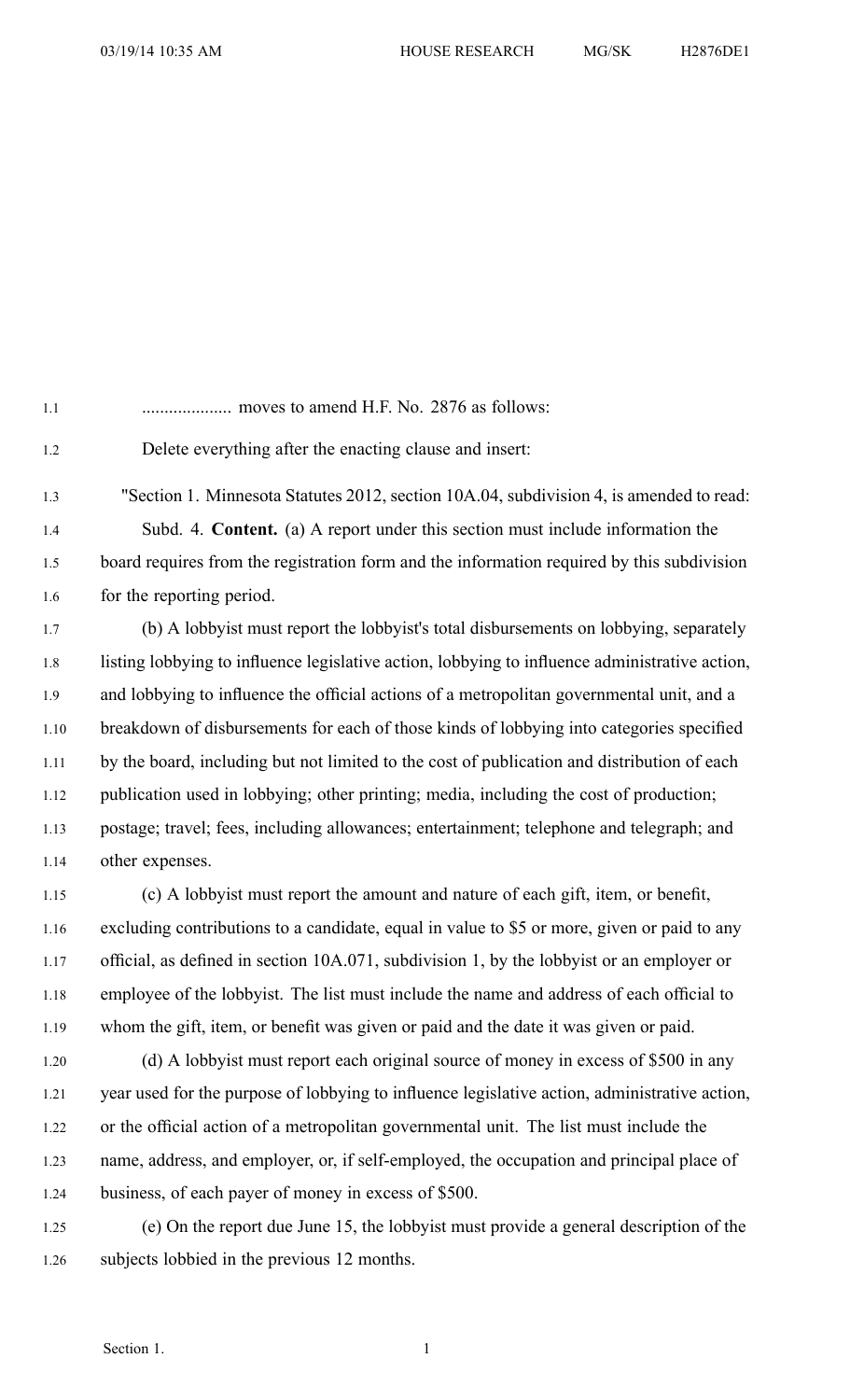- 2.1 (f) A lobbyist must repor<sup>t</sup> the date and amount of <sup>a</sup> contribution in any amount made 2.2 to each candidate, principal campaign committee, or party unit. The list must include 2.3 the name and address of each candidate, principal campaign committee, or party unit to 2.4 whom the contribution was made.
- 2.5 Sec. 2. Minnesota Statutes 2013 Supplement, section 10A.20, subdivision 3, is 2.6 amended to read:

2.7 Subd. 3. **Contents of report.** (a) The repor<sup>t</sup> required by this section must include 2.8 each of the items listed in paragraphs (b) to  $\left(\Theta\right)$  (p) that are applicable to the filer. The 2.9 board shall prescribe forms based on filer type indicating which of those items must 2.10 be included on the filer's report.

2.11 (b) The repor<sup>t</sup> must disclose the amount of liquid assets on hand at the beginning 2.12 of the reporting period.

2.13 (c) The repor<sup>t</sup> must disclose the name, address, and employer, or occupation if 2.14 self-employed, of each individual or association that has made one or more contributions 2.15 to the reporting entity, including the purchase of tickets for <sup>a</sup> fund-raising effort, that in 2.16 aggregate within the year exceed \$200 for legislative or statewide candidates or more than 2.17 \$500 for ballot questions, together with the amount and date of each contribution, and 2.18 the aggregate amount of contributions within the year from each source so disclosed. A 2.19 donation in kind must be disclosed at its fair market value. An approved expenditure must 2.20 be listed as <sup>a</sup> donation in kind. A donation in kind is considered consumed in the reporting 2.21 period in which it is received. The names of contributors must be listed in alphabetical 2.22 order. Contributions from the same contributor must be listed under the same name. When 2.23 <sup>a</sup> contribution received from <sup>a</sup> contributor in <sup>a</sup> reporting period is added to previously 2.24 reported unitemized contributions from the same contributor and the aggregate exceeds 2.25 the disclosure threshold of this paragraph, the name, address, and employer, or occupation 2.26 if self-employed, of the contributor must then be listed on the report.

2.27 (d) The repor<sup>t</sup> must disclose the sum of contributions to the reporting entity during 2.28 the reporting period.

2.29 (e) The repor<sup>t</sup> must disclose each loan made or received by the reporting entity 2.30 within the year in aggregate in excess of \$200, continuously reported until repaid or 2.31 forgiven, together with the name, address, occupation, and principal place of business, 2.32 if any, of the lender and any endorser and the date and amount of the loan. If <sup>a</sup> loan 2.33 made to the principal campaign committee of <sup>a</sup> candidate is forgiven or is repaid by an 2.34 entity other than that principal campaign committee, it must be reported as <sup>a</sup> contribution 2.35 for the year in which the loan was made.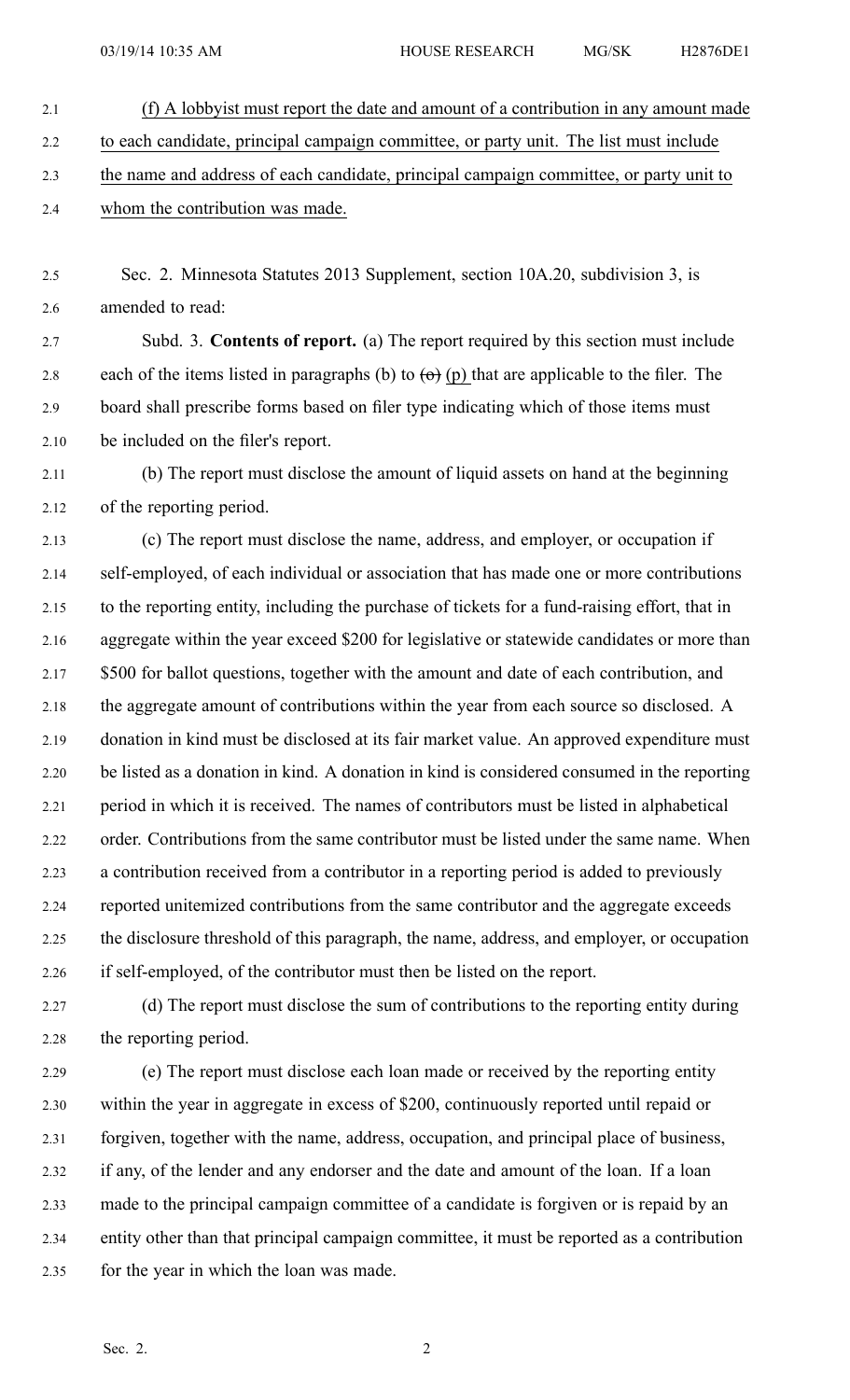- 3.1 (f) The repor<sup>t</sup> must disclose each receipt over \$200 during the reporting period not 3.2 otherwise listed under paragraphs (c) to (e).
- 

3.3 (g) The repor<sup>t</sup> must disclose the sum of all receipts of the reporting entity during 3.4 the reporting period.

3.5 (h) The repor<sup>t</sup> must disclose the name and address of each individual or association 3.6 to whom aggregate expenditures, approved expenditures, independent expenditures, and 3.7 ballot question expenditures have been made by or on behalf of the reporting entity 3.8 within the year in excess of \$200, together with the amount, date, and purpose of each 3.9 expenditure and the name and address of, and office sought by, each candidate on whose 3.10 behalf the expenditure was made, identification of the ballot question that the expenditure 3.11 was intended to promote or defeat and an indication of whether the expenditure was to 3.12 promote or to defeat the ballot question, and in the case of independent expenditures made 3.13 in opposition to <sup>a</sup> candidate, the candidate's name, address, and office sought. A reporting 3.14 entity making an expenditure on behalf of more than one candidate for state or legislative 3.15 office must allocate the expenditure among the candidates on <sup>a</sup> reasonable cost basis and 3.16 repor<sup>t</sup> the allocation for each candidate.

- 3.17 (i) The repor<sup>t</sup> must disclose the sum of all expenditures made by or on behalf of the 3.18 reporting entity during the reporting period.
- 3.19 (j) The repor<sup>t</sup> must disclose the amount and nature of an advance of credit incurred 3.20 by the reporting entity, continuously reported until paid or forgiven. If an advance of credit 3.21 incurred by the principal campaign committee of <sup>a</sup> candidate is forgiven by the creditor or 3.22 paid by an entity other than that principal campaign committee, it must be reported as <sup>a</sup> 3.23 donation in kind for the year in which the advance of credit was made.
- 3.24 (k) The repor<sup>t</sup> must disclose the name and address of each political committee, 3.25 political fund, principal campaign committee, or party unit to which contributions have 3.26 been made that aggregate in excess of \$200 within the year and the amount and date of 3.27 each contribution.
- 3.28 (l) The repor<sup>t</sup> must disclose the sum of all contributions made by the reporting 3.29 entity during the reporting period.
- 3.30 (m) The repor<sup>t</sup> must disclose the name and address of each individual or association 3.31 to whom noncampaign disbursements have been made that aggregate in excess of \$200 3.32 within the year by or on behalf of the reporting entity and the amount, date, and purpose of 3.33 each noncampaign disbursement.
- 3.34 (n) The repor<sup>t</sup> must disclose the sum of all noncampaign disbursements made within 3.35 the year by or on behalf of the reporting entity.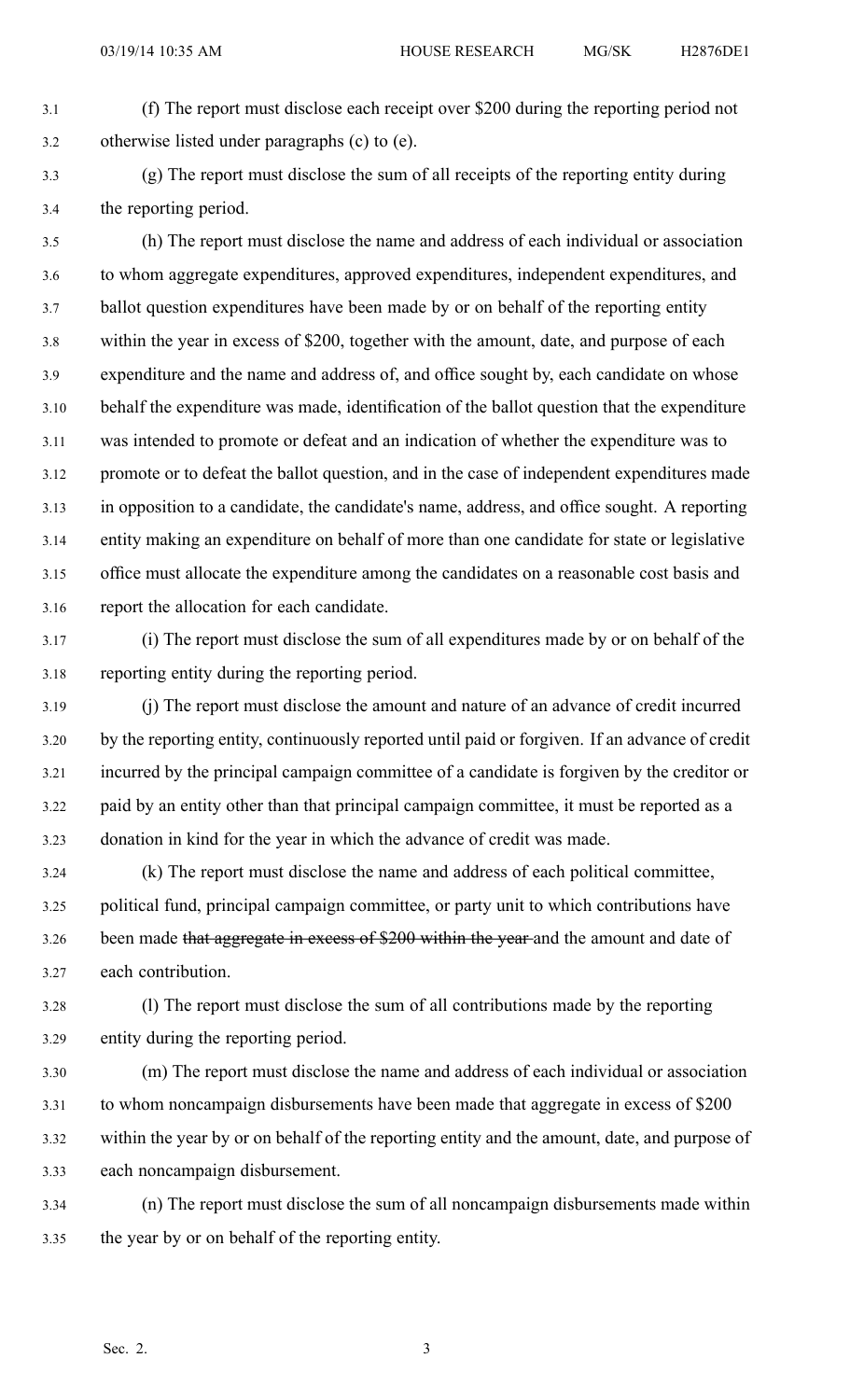| 4.1  | (o) The report must disclose the name and address of a nonprofit corporation that              |
|------|------------------------------------------------------------------------------------------------|
| 4.2  | provides administrative assistance to a political committee or political fund as authorized    |
| 4.3  | by section 211B.15, subdivision 17, the type of administrative assistance provided, and the    |
| 4.4  | aggregate fair market value of each type of assistance provided to the political committee     |
| 4.5  | or political fund during the reporting period.                                                 |
| 4.6  | (p) Notwithstanding any dollar limits in this subdivision, a candidate, principal              |
| 4.7  | campaign committee, or party unit must report the date and amount of a contribution in         |
| 4.8  | any amount received from a lobbyist, political committee, or political fund. The list must     |
| 4.9  | include the name and address of each lobbyist, political committee, or political fund.         |
|      |                                                                                                |
| 4.10 | Sec. 3. Minnesota Statutes 2013 Supplement, section 10A.20, subdivision 5, is                  |
| 4.11 | amended to read:                                                                               |
| 4.12 | Subd. 5. Pre-election reports. (a) Any loan, contribution, or contributions:                   |
| 4.13 | (1) to a political committee or political fund from any one source totaling more               |
| 4.14 | than $$1,000;$                                                                                 |
| 4.15 | (2) to the principal campaign committee of a candidate for an appellate court judicial         |
| 4.16 | office totaling more than \$2,000;                                                             |
| 4.17 | (3) to the principal campaign committee of a candidate for district court judge                |
| 4.18 | totaling more than \$400; $\sigma$                                                             |
| 4.19 | (4) to the principal campaign committee of a candidate for constitutional office or            |
| 4.20 | for the legislature totaling more than 50 percent of the election cycle contribution limit for |
| 4.21 | the office; or                                                                                 |
| 4.22 | (5) received from a lobbyist, political committee, or political fund in any amount,            |
| 4.23 | notwithstanding any dollar limit in this subdivision,                                          |
| 4.24 | received between the last day covered in                                                       |
|      | the last report before an election and the election                                            |
| 4.25 | must be reported to the board in the manner provided in paragraph (b).                         |
| 4.26 | (b) A loan, contribution, or contributions required to be reported to the board under          |
| 4.27 | paragraph (a) must be reported to the board either:                                            |
| 4.28 | (1) in person by the end of the next business day after its receipt; or                        |
| 4.29 | (2) by electronic means sent within 24 hours after its receipt.                                |
| 4.30 | (c) These loans and contributions must also be reported in the next required report.           |
| 4.31 | (d) This notice requirement does not apply in a primary election to a candidate who            |
| 4.32 | is unopposed in the primary, in a primary election to a ballot question political committee    |
| 4.33 | or fund, or in a general election to a candidate whose name is not on the general election     |